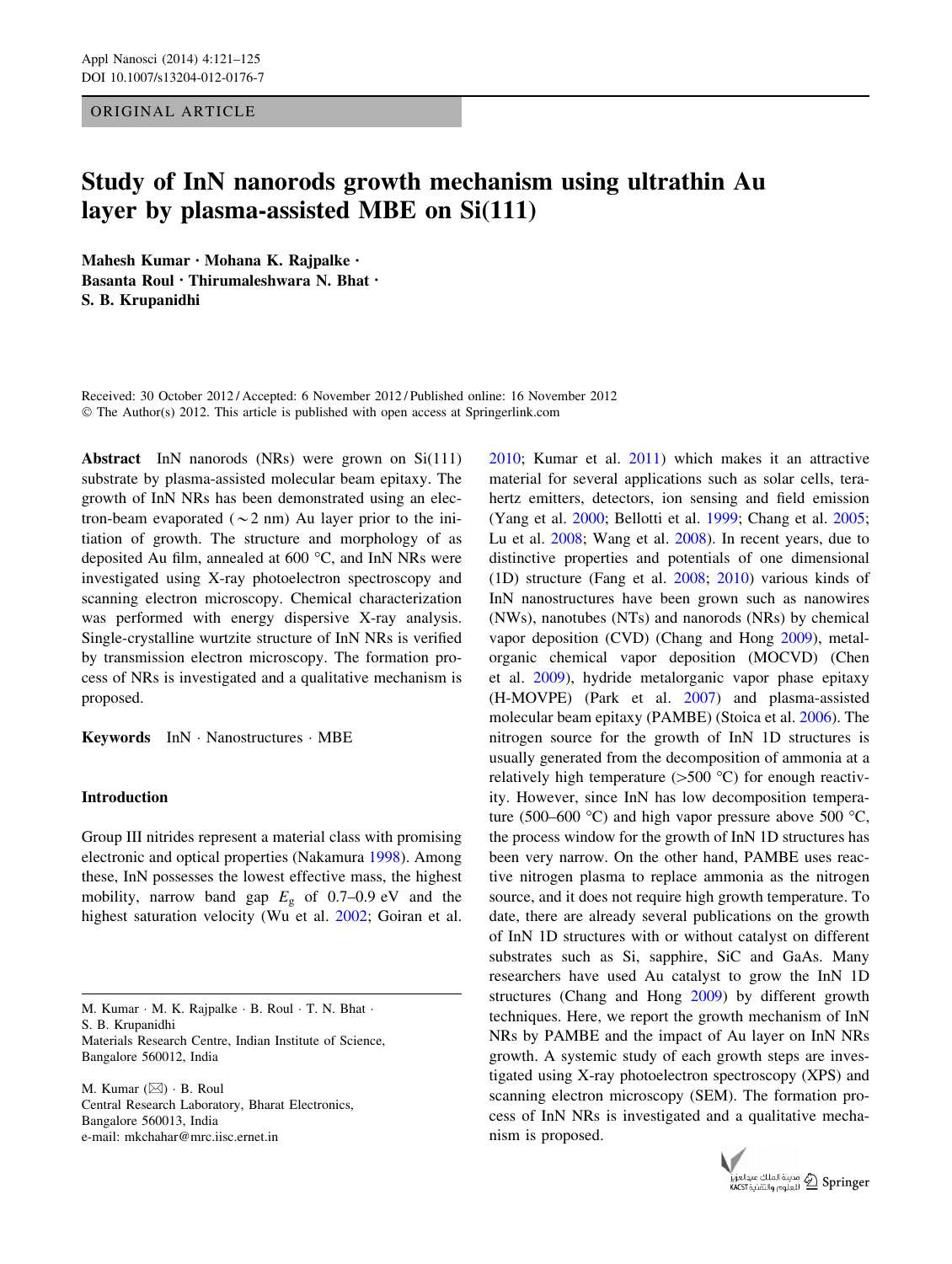

Fig. 1 FESEM images of a as deposited Au film, **b** annealed Au film at 600  $^{\circ}$ C and c InN NRs



Fig. 2 a A typical FESEM image of InN NRs at different magnifications, **b** TEM image, **c** HRTEM and **d** SAED images of single InN NR

## Experimental details

The growth system used in this study was a PAMBE system (OMICRON) equipped with a radio frequency (RF) plasma source. The base pressure in the system was below  $1 \times 10^{-10}$  mbar. The n-Si(111) substrates were chemically cleaned followed by dipping in 5 % HF to remove the surface oxide, and Au layer of  $\sim$  2 nm was deposited using electron beam evaporation. The Au film was annealed at 600  $\degree$ C for 10 min. Further, the substrate temperature was decreased to 500 °C to fabricate the NRs. The duration of NR growth was kept for 2 h. The general set of growth conditions include indium beam equivalent pressure, nitrogen flow rate and RF-plasma power, which were kept at  $4.6 \times 10^{-8}$  mbar, 1 SCCM and 400 W, respectively. Nitrogen pressure was maintained  $5.8 \times 10^{-5}$  mbar during the growth. The structure and morphology of as deposited Au film, annealed at  $600^{\circ}$ C and InN NRs were investigated using XPS and SEM. The structural evaluation of the as-grown NRs was carried out by transmission electron microscopy (TEM).



#### Results and discussion

Figure 1a–c shows the field emission scanning electron microscopy (FESEM) of as deposited Au film, annealed Au film at 600  $\degree$ C and InN NRs, respectively. From the figure it can be seen that the Au-deposited film is smooth and uniformly deposited on the Si substrate. After annealing at 600  $\degree$ C for 10 min, it is converted into the dots, and the sizes of these dots are in the range of 15–25 nm. The InN NRs are randomly oriented and uniformly grown over the entire substrate. The length of these NRs is found in the range of 200–350 nm with a base average diameter of  $\sim$  42 nm, narrowing to  $\sim$  18 nm at the tip. Figure 2a shows a typical FESEM image of InN NRs at different magnifications and it reveals the absence of Au on the tip of InN NRs. From the FESEM images, it can be clearly seen, that the Au dots are distributed on the Si substrate in between the NRs. Figure 2b–d represents typical transmission electron micrographs, high resolution TEM (HRTEM) and selected area electron diffraction (SAED) images of single InN NR, respectively. The HRTEM was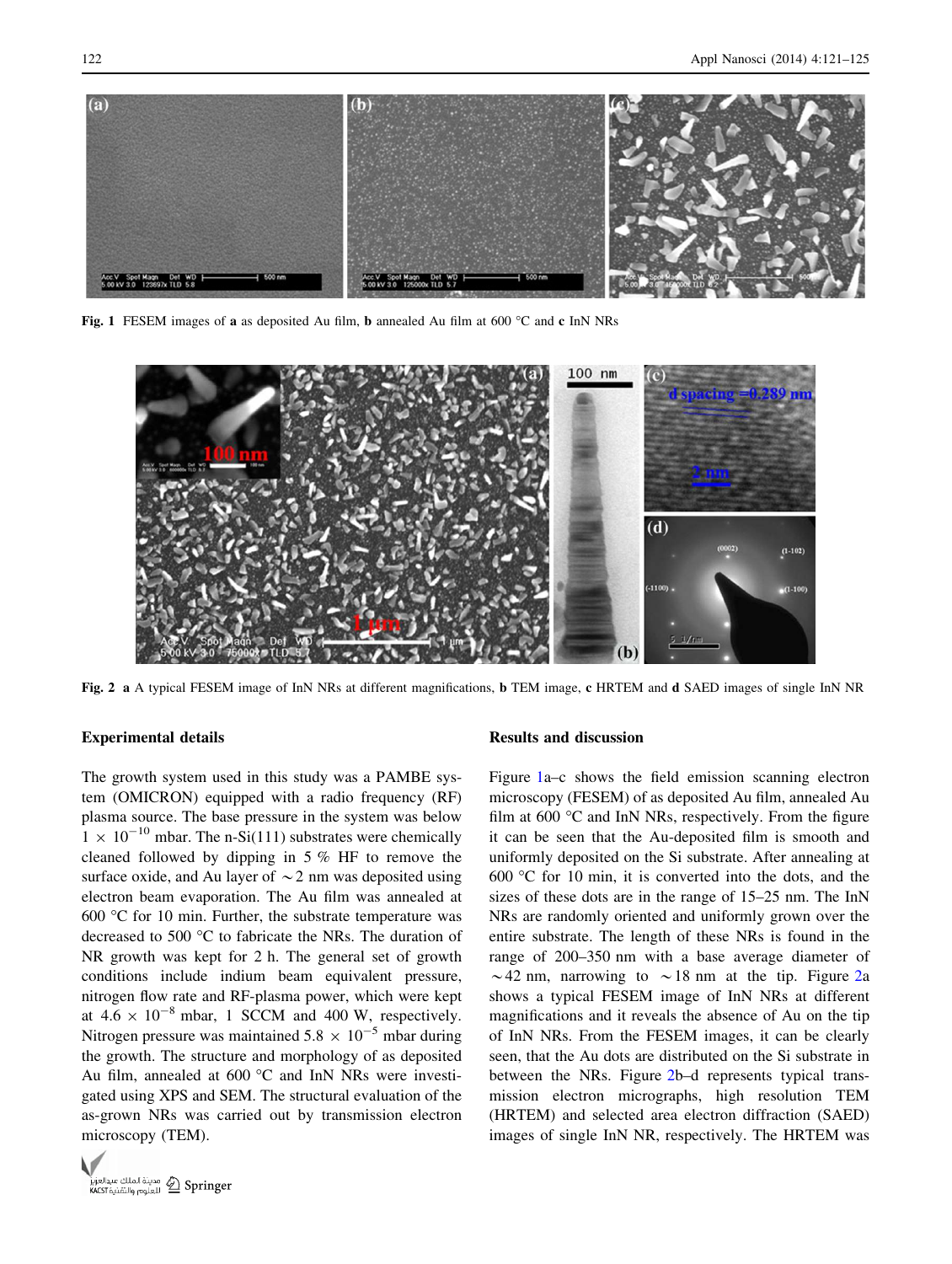



taken on the tip of the NR and the interplanar spacing, as observed from the fringe pattern of the HRTEM image, is 0.289 nm which corresponds to the (0002) lattice spacing of InN (Chao et al. [2006\)](#page-4-0). The SAED pattern shows clearly the visible bright spots establishing the single-crystalline nature of NRs. These data clearly demonstrate that the asgrown NRs are fairly single-crystalline, and are crystallized hexagonally along the [0001] direction with uniform geometry. There is a slight contrast on the top of NR due to the thickness difference, which is also confirmed by HRTEM. The absence of Au on the tip of InN NR also supports the FESEM results.

Chemical characterization in the SEM is performed nondestructively with energy dispersive X-ray analysis (EDX) and shown in Fig. 3. Figure 3a shows the distribution of Si, In, Au and N elements and Fig. 3b–f show secondary electron image, Si, In, Au and N element EDX maps, respectively. Figure 3g shows EDX spectra and it reveals the presence of Si, Au, In and N elements. Figure [4](#page-3-0)a shows the XPS spectra of the Si 2p of clean Si(111) substrate, after a  $\sim$  2 nm Au deposition on a clean Si(111) substrate, annealed at 600 °C and InN NRs. Upon Au deposition, core level shifts are observed. After Au deposition, annealed at 600  $\degree$ C and InN NRs samples show a shift in the Si 2p with respect to clean Si(111) sample about 0.14, 0.24 and 0.26 eV, respectively, towards lower binding energy (BE) due to band bending in accordance with the literature (Molodsov et al. [1991;](#page-4-0) Santoni et al. [2006\)](#page-4-0). Figure [4](#page-3-0)b shows the evolution of Au 4f core level XPS spectra of Au foil, after a  $\sim$  2 nm Au deposition on a clean Si(111) substrate, annealed at  $600\text{ °C}$  and InN NRs. The Au 4f core levels show a shift to higher BE by about 0.21 and 0.69 eV for  $\sim$  2 nm Au deposited and annealed at 600 °C samples, respectively, which indicates the formation of a Si–Au alloy. The corresponding Au–Si (gold silicide) shift of the Si 2p level, expected at about 0.3 eV on the higher BE side, (Santoni et al. [2006](#page-4-0); Yeh et al. [1993\)](#page-4-0) is not observed. Peak fitting analysis of the Si 2p core level did not show the presence of a clear Si–Au component. On the other hand, the best fit of the back ground subtracted Au  $4f_{7/2}$  core level indicated the presence of a small metallic Au component. These results show that the annealed Au sample surface consists of an Au metal on top of the surface, below Au metal a reacted Au–Si layer and a bulk Si substrate at

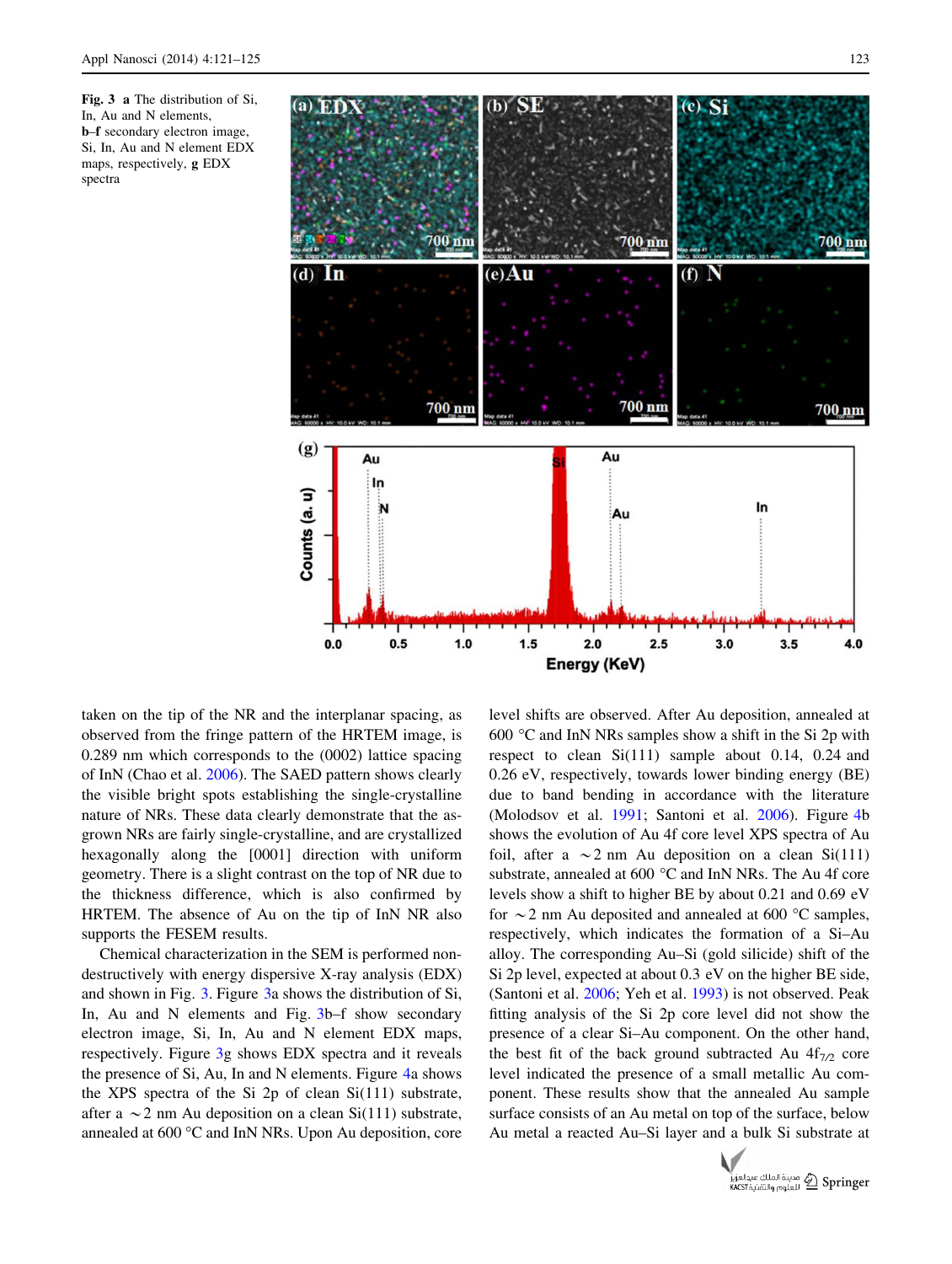<span id="page-3-0"></span>Fig. 4 The XPS spectra of a Si 2p, b Au 4f, c In 3d and d N 1s



bottom. Further, annealing at  $600\text{ °C}$  does not lead to a fully reacted Au–Si overlayer. These results are similar to the data reported in the literature for the Au/Si(111) surface (Yeh et al. [1993](#page-4-0)). Figure 4c shows that the In 3d core is spin–orbit split to the  $3d_{5/2}$  at 444.11 eV and  $3d_{3/2}$  peak at 451.59 eV, and these results are close to the reported values of InN quantum dots (Kumar et al. [2010\)](#page-4-0). Figure 4d shows the N1s core XPS spectra and two distinct chemical states of nitrogen are observed. Peaks A1 and A2 are attributed to the formation of two gold nitride phases (Siller et al.  $2005$ ), while peak B is associated with InN (Kumar et al. [2010](#page-4-0)). The Au 4f core levels show a shift to higher BE by about 0.92 eV for InN NRs sample, which also indicates the formation of gold nitride phase (Zhao et al. [2007\)](#page-4-0).

A schematic diagram of the growth mechanism of InN NRs based on above characterization is proposed and shown in Fig. 5. After annealing of Au film at 600  $^{\circ}$ C for 10 min, it is converted into dots and consists of a reacted Au–Si (gold silicide) layer between Au metal layer on top and the bulk Si underneath. Further, we have opened the



In and nitrogen plasma source simultaneously to grow the InN, so the reactive nitrogen plasma is also converting the Au into gold nitride and gold nitride is not acting as a catalyst in PAMBE system. The InN NRs could be formed by the formation of small-sized InN seed particles first in between the gold dots or on gold dots and then growth of nanorods from the seeds.



Fig. 5 Schematic diagram of InN NRs growth mechanisms